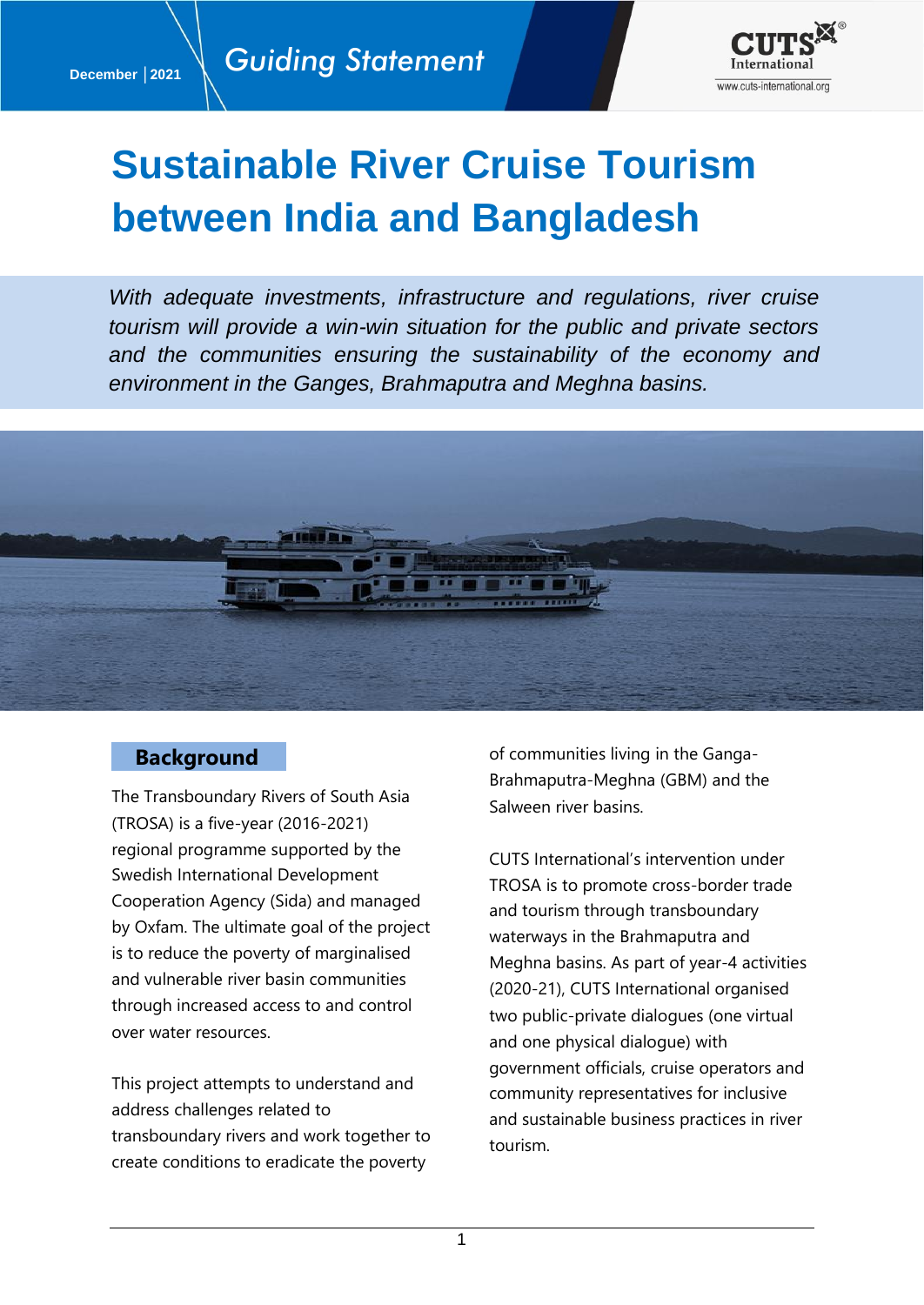These dialogues aimed to understand the business practices followed by cruise operators and how they can be more inclusive and sustainable.

The [Maritime India Vision \(2030\)](https://sagarmala.gov.in/sites/default/files/MIV%202030%20Report.pdf) states that the Government of India and the Government of Bangladesh will promote cruise tourism through the various transboundary rivers between both countries. River cruise tourism on the India-Bangladesh Protocol (IBP) route is thus being promoted to connect the tourist places along river Ganga, Brahmaputra, and other transboundary rivers. 1

However, certain challenges need to be addressed, such as security issues, immigration checks for passengers and crew, custom clearance, and health clearance for all foreign tourists arriving through a river cruise.

There are several **cruise operators** plying vessels within the national borders of India and Bangladesh and across borders. The current itinerary of the river cruise between Dhaka and Guwahati includes staying at different villages along the banks of Brahmaputra river. This provides ample opportunity for the tourists to interact with the local communities and acquaint with their lifestyle.

This document captures the key messages and suggestions from the virtual and physical dialogues on sustainable cruise tourism held during the project period.

### **Recommendations**

- **1. Day pass for tourists and tour operators:** Day-pass for tourists from India-Bangladesh would play an important role in promoting river tourism. This would encourage short haul tourism in transboundary rivers (for instance Umngot-Piyain Rivers) by attracting domestic tourists from India and Bangladesh.
- **2. Cross-border stakeholder consultations and collaborations:**  Innovative thinking and digitalisation are necessary to connect the tour operators and other stakeholders through borders. Also, tour operators from both sides of borders should meet and share their innovative ideas to promote effective and efficient tourism. The competent authorities (in this case Inland Waterways Authority of India and Bangladesh Inland Water Transport Authority) should facilitate such consultations with tour operators from both countries.

 Establishing partnerships with media and new age travel writers who would be willing to write on various aspects of the protocol route while exploring the niche and unexplored routes can also help promote river tourism.

#### **3. Engaging local communities:**

Dialogues on river cruise tourism need to include the grass-root as well as indigenous communities, artisans, youth and women so as to render their services and protect their rights. Tourism provides a platform to showcase the local culture and crafts.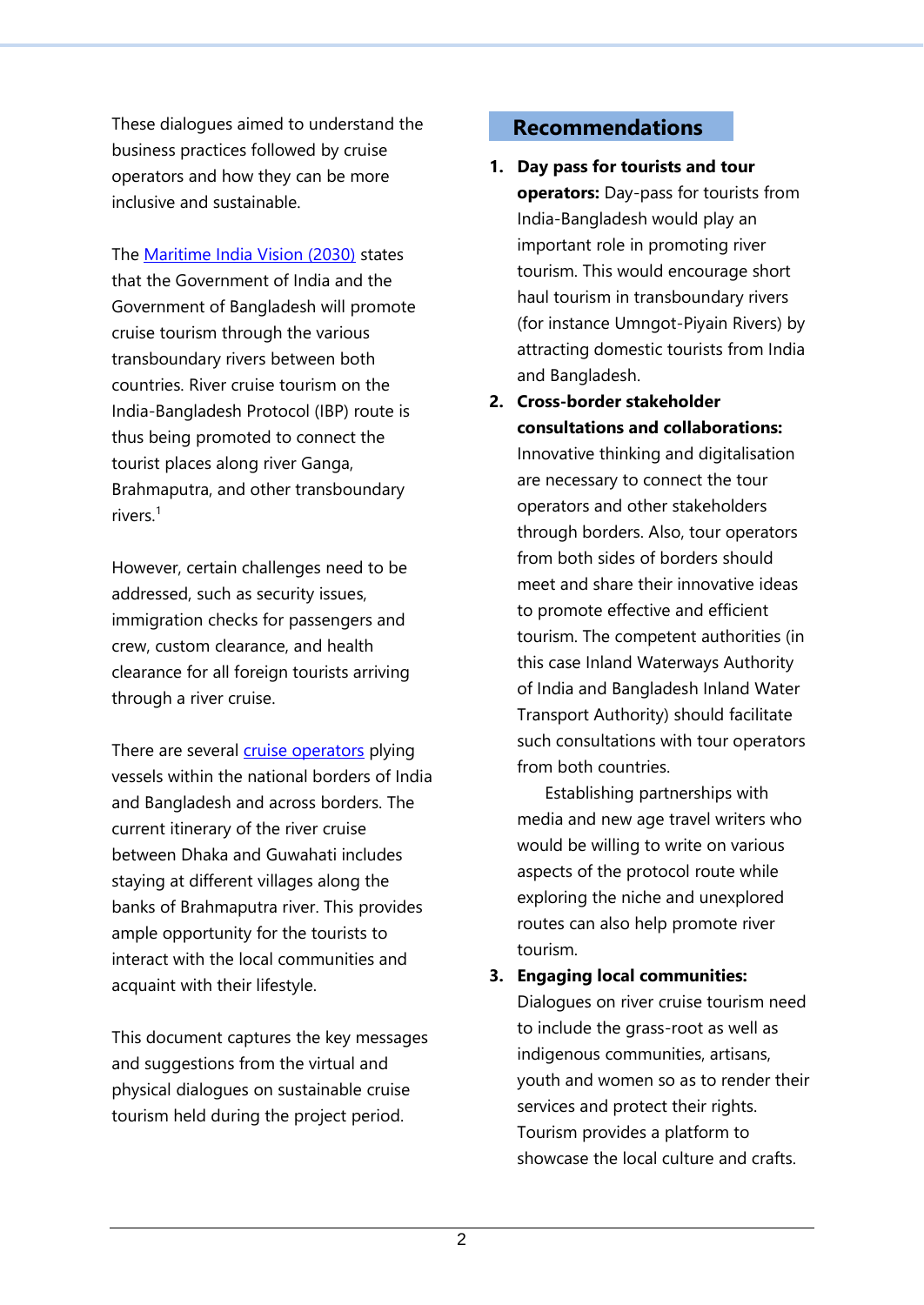There is immense scope for both skilled and unskilled labour which in turn will boost the local economy.

 Financial aid and expert counselling on tourism should be imparted to the communities so that they derive the benefits that tourism brings in. This will have a cascading effect on the overall development of the region.

**4. Simplified travel regulations:** Travel restrictions and regulations particularly in the context of COVID-19 are the primary concerns of the stakeholders of India and Bangladesh.

 While adhering to the COVID protocols, there is also a need for making rules and procedures simplified such as on arrival visas, evisas, on-board immigration & customs clearance to facilitate crossborder tourism. It was suggested to consider Hemnagar, West Bengal as an immigration point. Integrated check posts should be established at immigration points.

**5. Increased Public-Private Collaboration:** The Public and private sector collaborations should be encouraged to develop sustainable infrastructure for river tourism.

Technically advanced ships, silencers, oil separators and pollution-free shores are essential to promote sustainable river cruise tourism.

 Vessels of smaller size, cabins on boats are some initiatives that require low capital investment and provide budget friendly options for domestic tourists from both the countries. The private sector should be engaged in developing port facilities and provided with incentives for building/repairing vessels for the further development of the tourism sector.

**6. Technical Studies and Market Analysis:** Ensuring year-round navigability is vital to sustain river tourism and to prevent unforeseen circumstances during voyage. Feasibility studies in shorter stretches of marginal unexplored rivers are to be conducted and tourism prospects need to be explored for larger benefits.

 The governments of India and Bangladesh should work jointly on developing river routes and engage the private sector and civil society organisations to undertake market analysis.